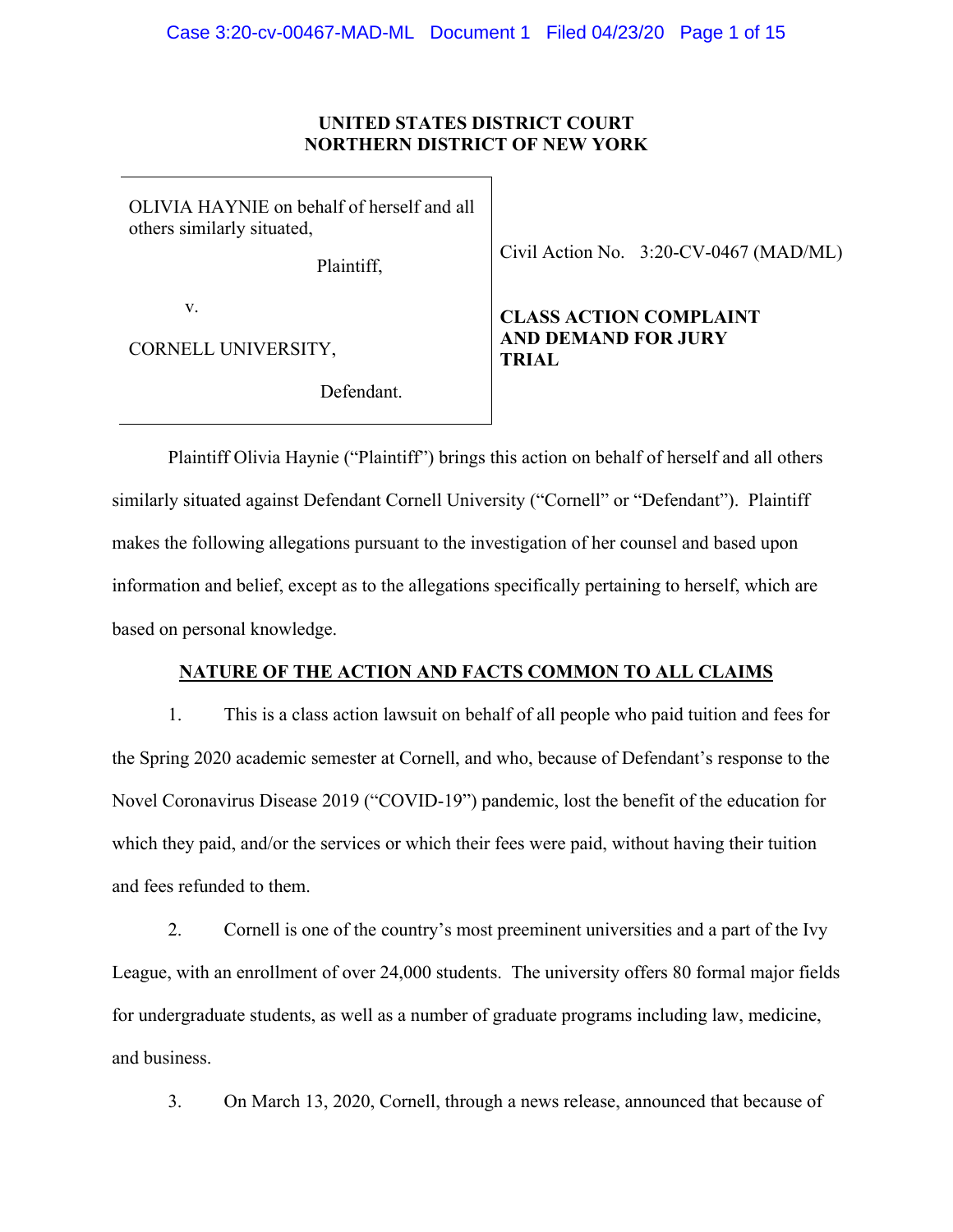#### Case 3:20-cv-00467-MAD-ML Document 1 Filed 04/23/20 Page 2 of 15

the global COVID-19 pandemic, all classes would be suspended for two weeks, in addition to a spring break between March 29, 2020 through April 6, 2020. Students were discouraged from contacting their professors during this time. The announcement also informed students that following the two-week closure, classes would be held remotely through online formats.

4. Cornell has not held any in-person classes since March 13, 2020. Classes that have continued have only been offered in an online format, with no in-person instruction.

5. As a result of the closure of Defendant's facilities, Defendant has not delivered the educational services, facilities, access and/or opportunities that Ms. Haynie and the putative class contracted and paid for. The online learning options being offered to Cornell students are subpar in practically every aspect, from the lack of facilities, materials, and access to faculty. Students have been deprived of the opportunity for collaborative learning and in-person dialogue, feedback, and critique. The remote learning options are in no way the equivalent of the in-person education that Plaintiff and the putative class members contracted and paid for.

6. Plaintiff and the putative class are therefore entitled to a refund of tuition and fees for in-person educational services, facilities, access and/or opportunities that Defendant has not provided. Even if Defendant claims it did not have a choice in cancelling in-person classes, it nevertheless has improperly retained funds for services it is not providing.

7. Plaintiff seeks, for herself and Class members, Defendant's disgorgement of the pro-rated portion of tuition and fees, proportionate to the amount of time that remained in the Spring Semester 2020 when classes moved online and campus services ceased being provided. Plaintiff seeks a return of these amounts on behalf of herself and the Class as defined below.

## **PARTIES**

8. Plaintiff Olivia Haynie is a citizen of New York who resides in Tompkins County,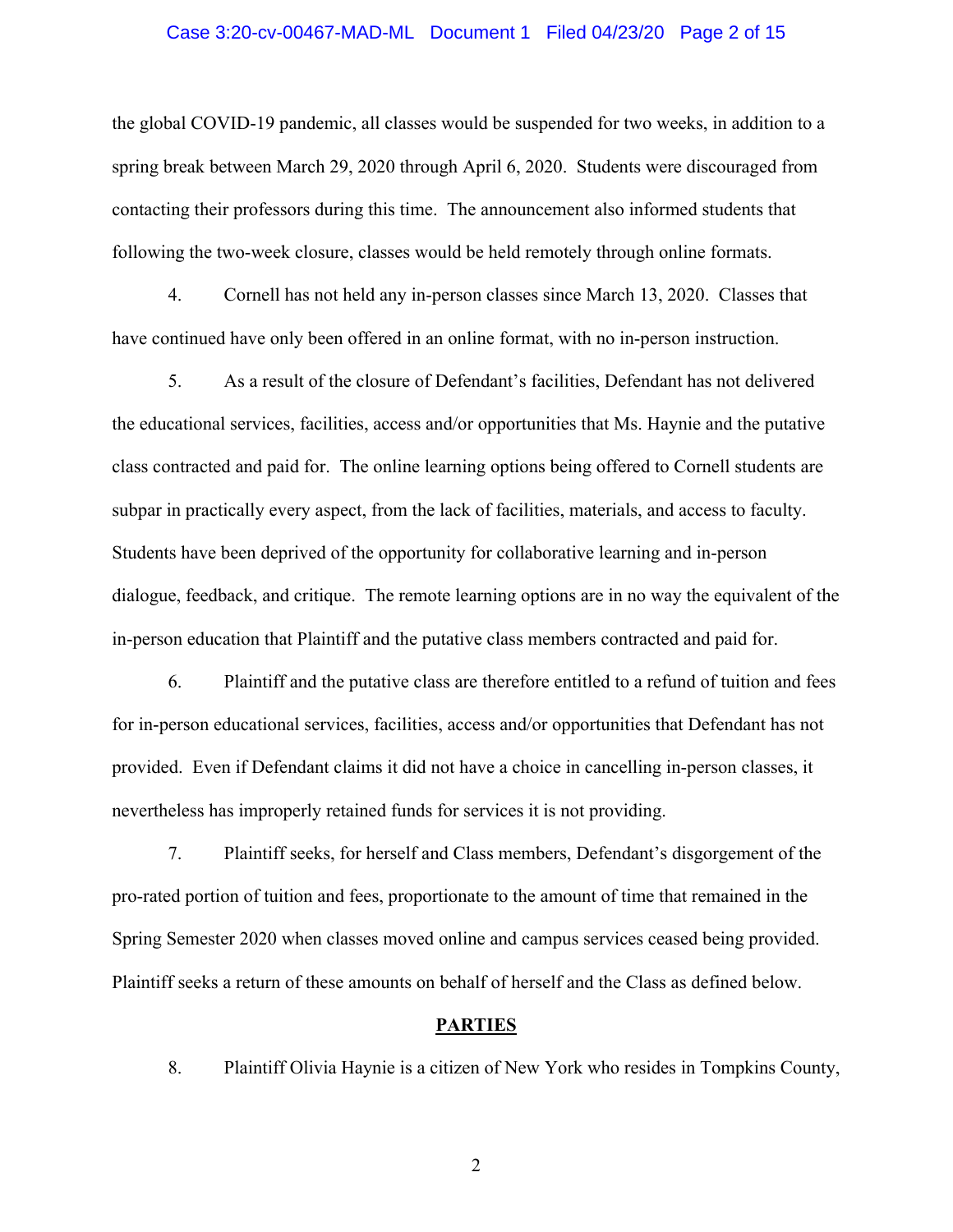# Case 3:20-cv-00467-MAD-ML Document 1 Filed 04/23/20 Page 3 of 15

New York. Ms. Haynie is an undergraduate student at Cornell pursuing a Bachelor's Degree in Architecture. The Architecture program at Cornell relies extensively on in-person instruction, meaningful student presentations, peer feedback, and access to material fabrication facilities (e.g. laser cutters, 3D printers, wood and metal shops, etc.). None of these resources are available to Ms. Haynie while in-person classes are suspended. Ms. Haynie paid approximately \$11,275 in tuition and fees to Defendant for the Spring 2020 semester. Ms. Haynie has not been provided a refund of any tuition monies paid, despite the fact that in-person classes have not been held since March 13, 2020. Ms. Haynie also paid a \$500 student health fee and a \$125 student activity fee for the Spring 2020 semester. Ms. Haynie has not been provided a refund of any these fees, despite the fact that all students were required to leave campus on March 29, 2020.

9. Defendant Cornell University is a private institution of higher education with its principal place of business at 616 Thurston Avenue, Ithaca, New York 14853.

## **JURISDICTION AND VENUE**

10. The Court has jurisdiction over this action pursuant to 28 U.S.C. § 1332(d)(2)(A), as modified by the Class Action Fairness Act of 2005, because at least one member of the Class, as defined below, is a citizen of a different state than Defendant, there are more than 100 members of the Class, and the aggregate amount in controversy exceeds \$5,000,000 exclusive of interest and costs.

11. This Court has personal jurisdiction over Defendant because Defendant maintains its principal place of business in this District.

12. Venue is proper in this Court pursuant to 28 U.S.C. § 1391 because Defendant resides in this District.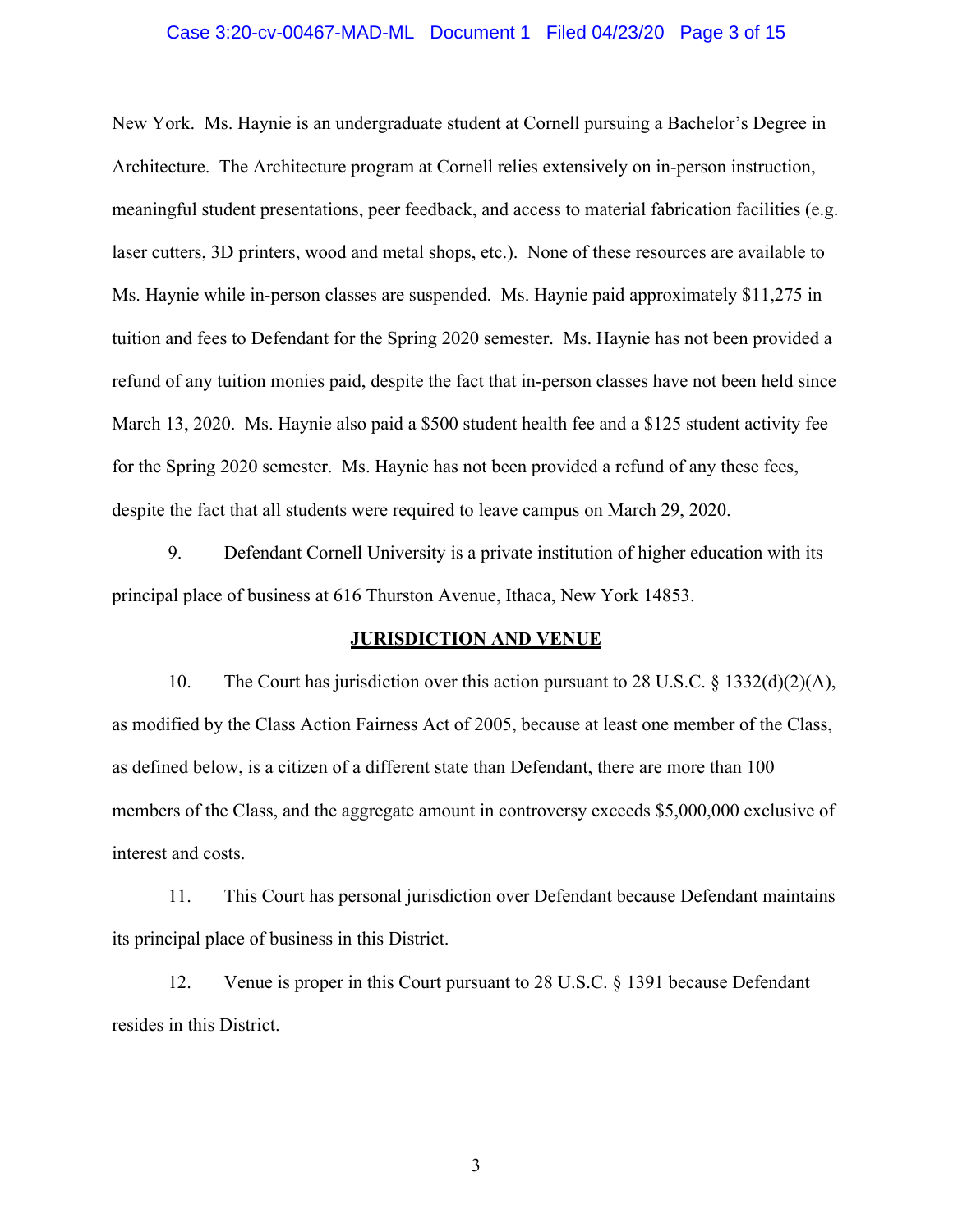# **FACTUAL ALLEGATIONS**

# *Plaintiff And Class Members Paid Tuition And Fees For Spring Semester 2020*

13. Plaintiff and Class members are individuals who paid the cost of tuition and other mandatory fees for the Spring 2020 Semester at Cornell.

14. Spring Semester 2020 classes at Cornell began on or about January 21, 2020.

Final exams for the semester are scheduled for end on or around May 16, 2020.

15. Plaintiff and Class members paid the cost of tuition for the Spring Semester 2020.

They also paid other mandatory fees associated with the Spring Semester 2020, including a \$500

student health fee and a \$125 student activity fee.

- 16. Approximate tuition costs at Cornell for the Spring Semester 2020 are as follows:
	- Undergraduate Degree Endowed Ithaca College: \$28,275
	- Undergraduate Degree Contract College New York State Resident: \$18,940
	- Undergraduate Degree Contract College Nonresident: \$28,275
	- Tier 1 Master's Degree: \$28,275
	- Tier 2 Master's Degree: \$18,511
	- Special Programs/Other Professional Degrees: \$14,750
	- Professional Degrees M.P.S. ILR NYC (part time program): \$14,137
	- Doctoral Degree Endowed Ithaca College: \$14,750
	- Doctoral Degree Contract Colleges: \$10,400
	- Two-Year M.B.A.: \$34,720
	- J.D.: \$33,874
	- LL.M. (one-year program): \$33,874
	- Law School (JD/MBA 3rd year of three-year program): \$50,811
	- College of Veterinary Medicine New York State Resident: \$18,568
	- College of Veterinary Medicine Non-New York State Resident: \$27,372

17. Fees paid by or on behalf of Cornell students vary based on program of study. By

way of example, undergraduate students for the 2019-2020 academic year paid a student activity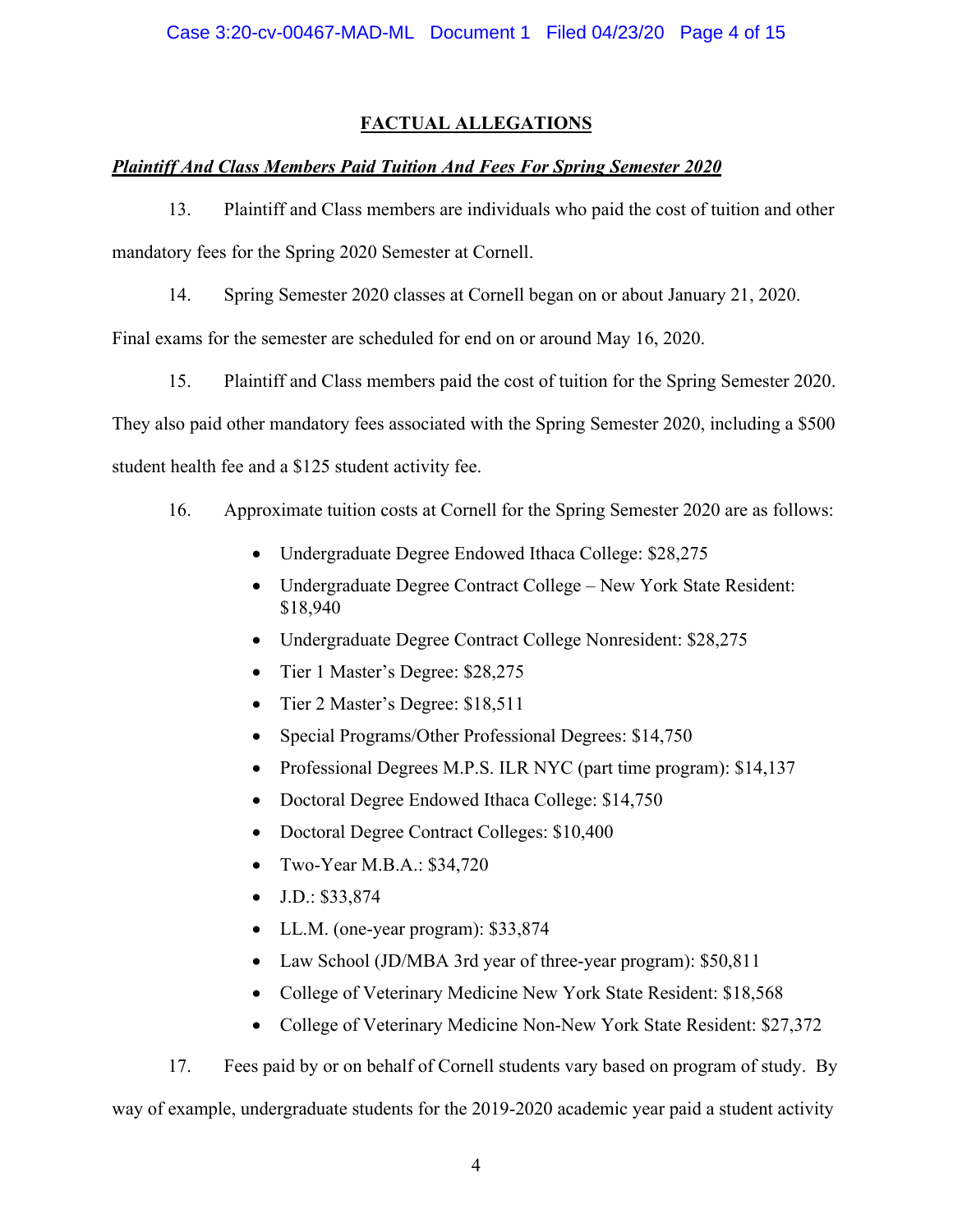fee of \$125 per semester.

18. The tuition and fees described in the paragraphs above are provided by way of example; total damage amounts – which may include other fees that are not listed herein but that were not refunded – will be proven at trial.

#### *In Response To COVID-19, Cornell Closed Campuses And Cancelled All In-Person Classes*

19. On March 13, 2020, Cornell, through a news release, announced that because of the global COVID-19 pandemic, all in-person classes would be suspended effective March 16, 2020. Students were required to leave the Ithaca campus no later than March 29, 2020. The announcement also informed students that following the two-week closure, classes would be held remotely through online formats. Online classes began April 6, 2020.

20. Since March 13, 2020, Cornell has not held any in-person classes. The closure of Cornell's campuses has been extended through the end of Spring Semester 2020. Classes that have continued have only been offered in an online format, with no in-person instruction. Even classes for students with concentrations in areas where in-person instruction is especially crucial (such as architecture, music, theatre, and the sciences) have only had access to minimum online education options.

21. As a result of the closure of Defendant's facilities, Defendant has not delivered the educational services, facilities, access and/or opportunities that Plaintiff and the putative class contracted and paid for. Plaintiff and the putative class are therefore entitled to a refund of all tuition and fees for services, facilities, access and/or opportunities that Defendant has not provided. Even if Defendant claims it did not have a choice in cancelling in-person classes, it nevertheless has improperly retained funds for services it is not providing.

22. Plaintiff and members of the Class did not choose to attend an online institution of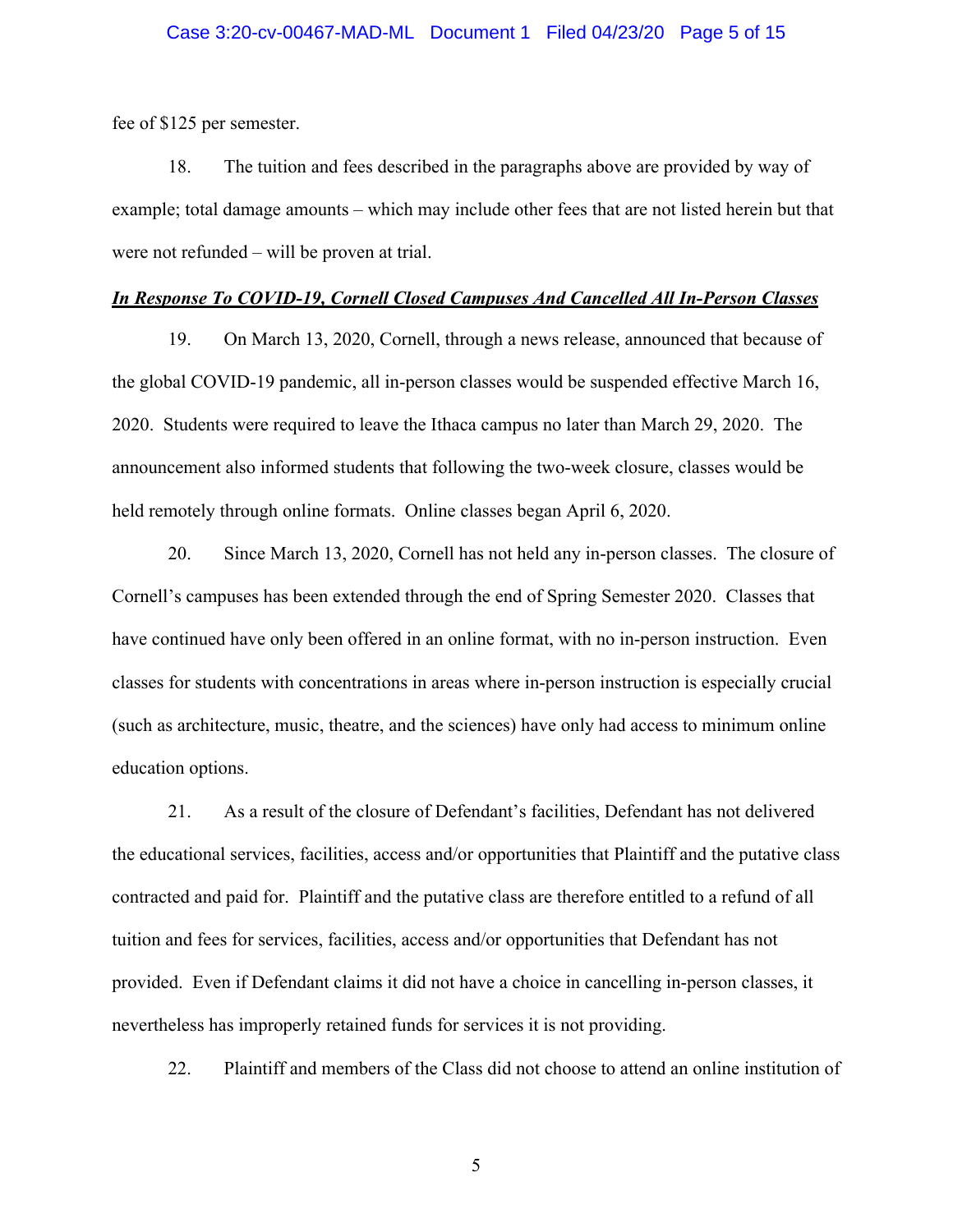## Case 3:20-cv-00467-MAD-ML Document 1 Filed 04/23/20 Page 6 of 15

higher learning, but instead chose to attend Defendant's institution and enroll on an in-person basis.

23. Defendant markets the Cornell on-campus experience as a benefit of enrollment on Cornell's website:

Cornell has a way of being as small as you want it to be and as big as you make it. One of the first things you'll notice when you arrive is that the many groups, activities, and opportunities offered mean there's probably already a community waiting for you to come hang out.



"One of the benefits of going to a school like Cornell University is that you can connect with a community of like-minded and supportive people."

- ROSELBY SOSA, INDUSTRIAL AND **LABOR RELATIONS (ILR)** 

Home to three institutes of higher learning, Ithaca knows what it means to be a vibrant, diverse, and inclusive college town. There's always something going on: festivals, volunteer programs, nightlife. And it sits right in the heart of the Finger Lakes Region-a beautiful reason to get out and about.



"In Ithaca, there are a lot of outdoorsy things to do, and there's tons of good food to be found." - IAN PERRY, ENGINEERING

24. The online learning options being offered to Cornell students are subpar in practically every aspect and a shadow of what they once were, from the lack of facilities, materials, and access to faculty. Students have been deprived of the opportunity for collaborative learning and in-person dialogue, feedback, and critique.

25. The remote learning options are in no way the equivalent of the in-person

education putative class members contracted and paid for. The remote education being provided is not even remotely worth the amount charged class members for Spring Semester 2020 tuition. The tuition and fees for in-person instruction at Cornell are higher than tuition and fees for other online institutions because such costs cover not just the academic instruction, but encompass an entirely different experience which includes but is not limited to:

- Face to face interaction with professors, mentors, and peers;
- Access to facilities such as libraries, laboratories, computer labs, and study room;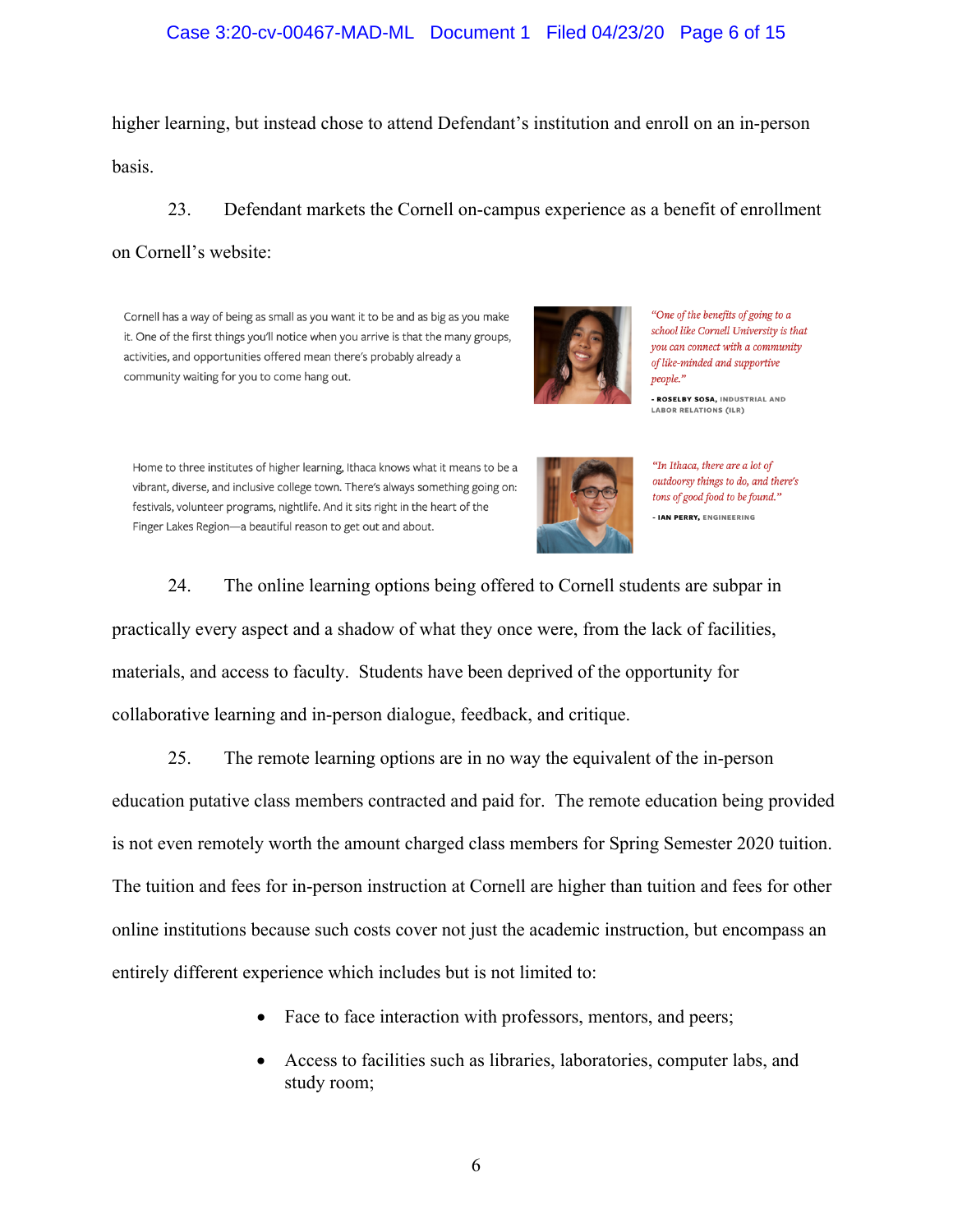- Student governance and student unions;
- Extra-curricular activities, groups, intramural sports, etc.;
- Student art, cultures, and other activities;
- Social development and independence;
- Hands on learning and experimentation;
- Networking and mentorship opportunities.

26. Through this lawsuit Plaintiff seeks, for herself and Class members, Defendant's disgorgement of the pro-rated portion of tuition and fees, proportionate to the amount of time that remained in the Spring Semester 2020 when classes moved online and campus services ceased being provided. Plaintiff seeks return of these amounts on behalf of herself and the Class as defined below.

## **CLASS ALLEGATIONS**

27. Plaintiff seeks to represent a class defined as all people who paid Cornell Spring Semester 2020 tuition and/or fees for in-person educational services that Cornell failed to provide, and whose tuition and fees have not been refunded (the "Class"). Specifically excluded from the Class are Defendant, Defendant's officers, directors, agents, trustees, parents, children, corporations, trusts, representatives, employees, principals, servants, partners, joint ventures, or entities controlled by Defendant, and their heirs, successors, assigns, or other persons or entities related to or affiliated with Defendant and/or Defendant's officers and/or directors, the judge assigned to this action, and any member of the judge's immediate family.

28. Plaintiff also seeks to represent a subclass consisting of Class members who reside in New York (the "Subclass").

29. Subject to additional information obtained through further investigation and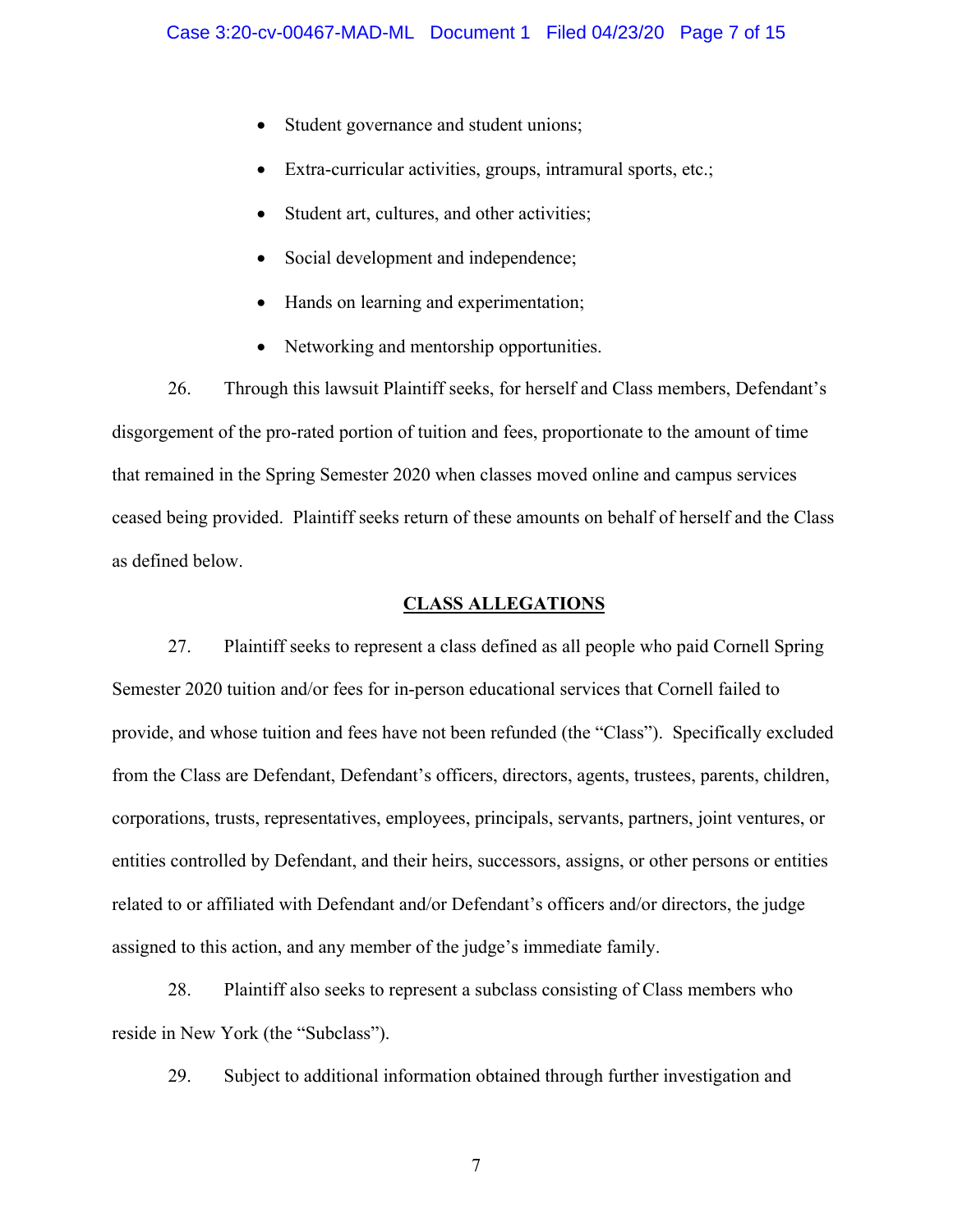## Case 3:20-cv-00467-MAD-ML Document 1 Filed 04/23/20 Page 8 of 15

discovery, the foregoing definition of the Class and Subclass may be expanded or narrowed by amendment or amended complaint.

30. **Numerosity.** The members of the Class and Subclass are geographically dispersed throughout the United States and are so numerous that individual joinder is impracticable. Upon information and belief, Plaintiff reasonably estimates that there are tens of thousands of members in the Class and Subclass. Although the precise number of Class members is unknown to Plaintiff, the true number of Class members is known by Defendant and may be determined through discovery. Class members may be notified of the pendency of this action by mail and/or publication through the distribution records of Defendant and third-party retailers and vendors.

31. **Existence and predominance of common questions of law and fact.** Common questions of law and fact exist as to all members of the Class and Subclass and predominate over any questions affecting only individual Class members. These common legal and factual questions include, but are not limited to, the following:

- (a) whether Defendant accepted money from Class and Subclass members in exchange for the promise to provide services;
- (b) whether Defendant has provided the services for which Class and Subclass members contracted; and
- (c) whether Class and Subclass members are entitled to a refund for that portion of the tuition and fees that was contracted for services that Defendant did not provide.
- (d) whether Defendant has unlawfully converted money from Plaintiff, the Class and Subclass; and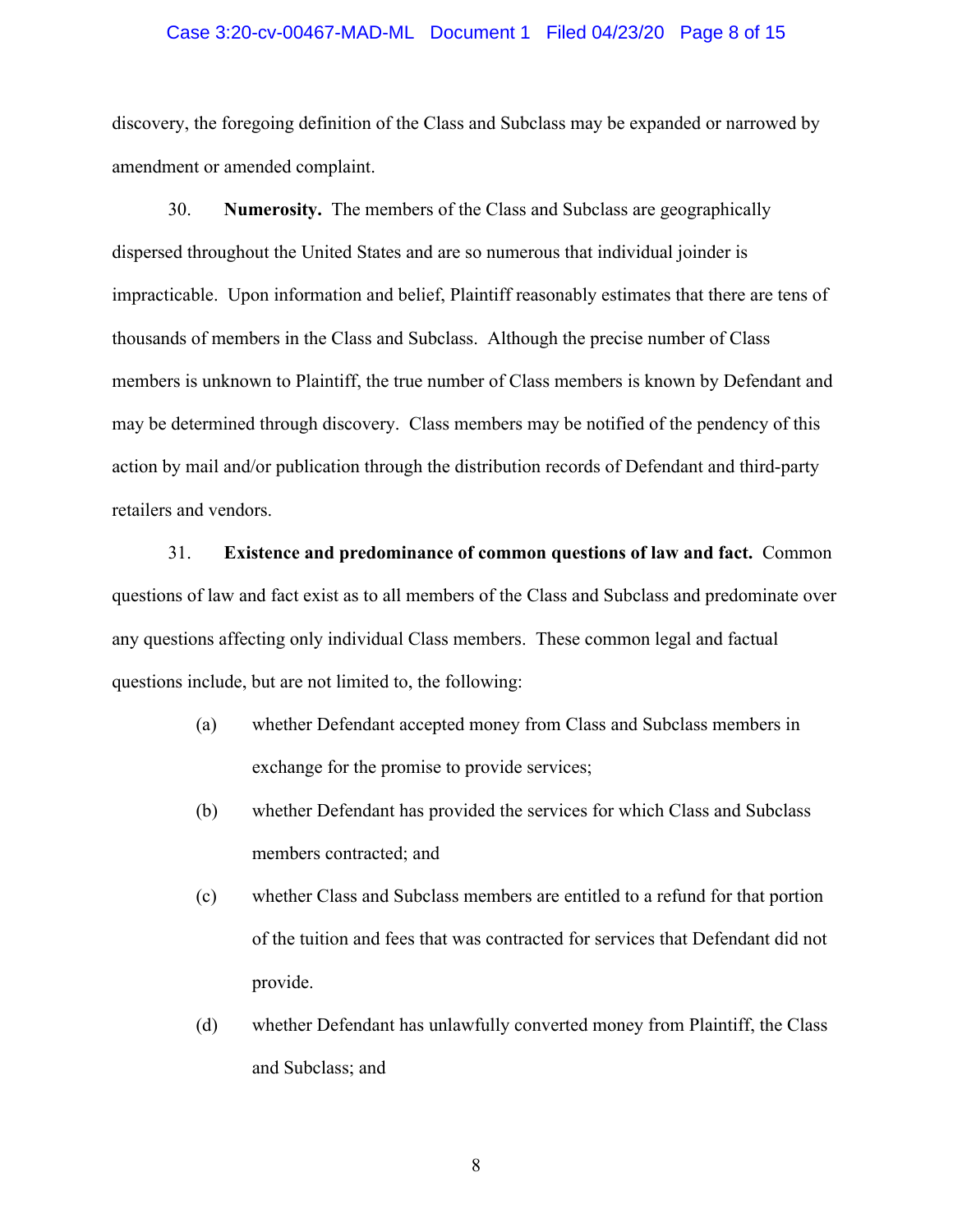(e) whether Defendant is liable to Plaintiff, the Class, and Subclass for unjust enrichment.

32. **Typicality.** Plaintiff's claims are typical of the claims of the other members of the Class in that, among other things, all Class and Subclass members were similarly situated and were comparably injured through Defendant's wrongful conduct as set forth herein. Further, there are no defenses available to Defendants that are unique to Plaintiff.

33. **Adequacy of Representation.** Plaintiff will fairly and adequately protect the interests of the Class and Subclass. Plaintiff has retained counsel that is highly experienced in complex consumer class action litigation, and Plaintiff intends to vigorously prosecute this action on behalf of the Class and Subclass. Furthermore, Plaintiff has no interests that are antagonistic to those of the Class or Subclass.

34. **Superiority.** A class action is superior to all other available means for the fair and efficient adjudication of this controversy. The damages or other financial detriment suffered by individual Class and Subclass members are relatively small compared to the burden and expense of individual litigation of their claims against Defendant. It would, thus, be virtually impossible for the Class or Subclass on an individual basis, to obtain effective redress for the wrongs committed against them. Furthermore, even if Class or Subclass members could afford such individualized litigation, the court system could not. Individualized litigation would create the danger of inconsistent or contradictory judgments arising from the same set of facts. Individualized litigation would also increase the delay and expense to all parties and the court system from the issues raised by this action. By contrast, the class action device provides the benefits of adjudication of these issues in a single proceeding, economies of scale, and comprehensive supervision by a single court, and presents no unusual management difficulties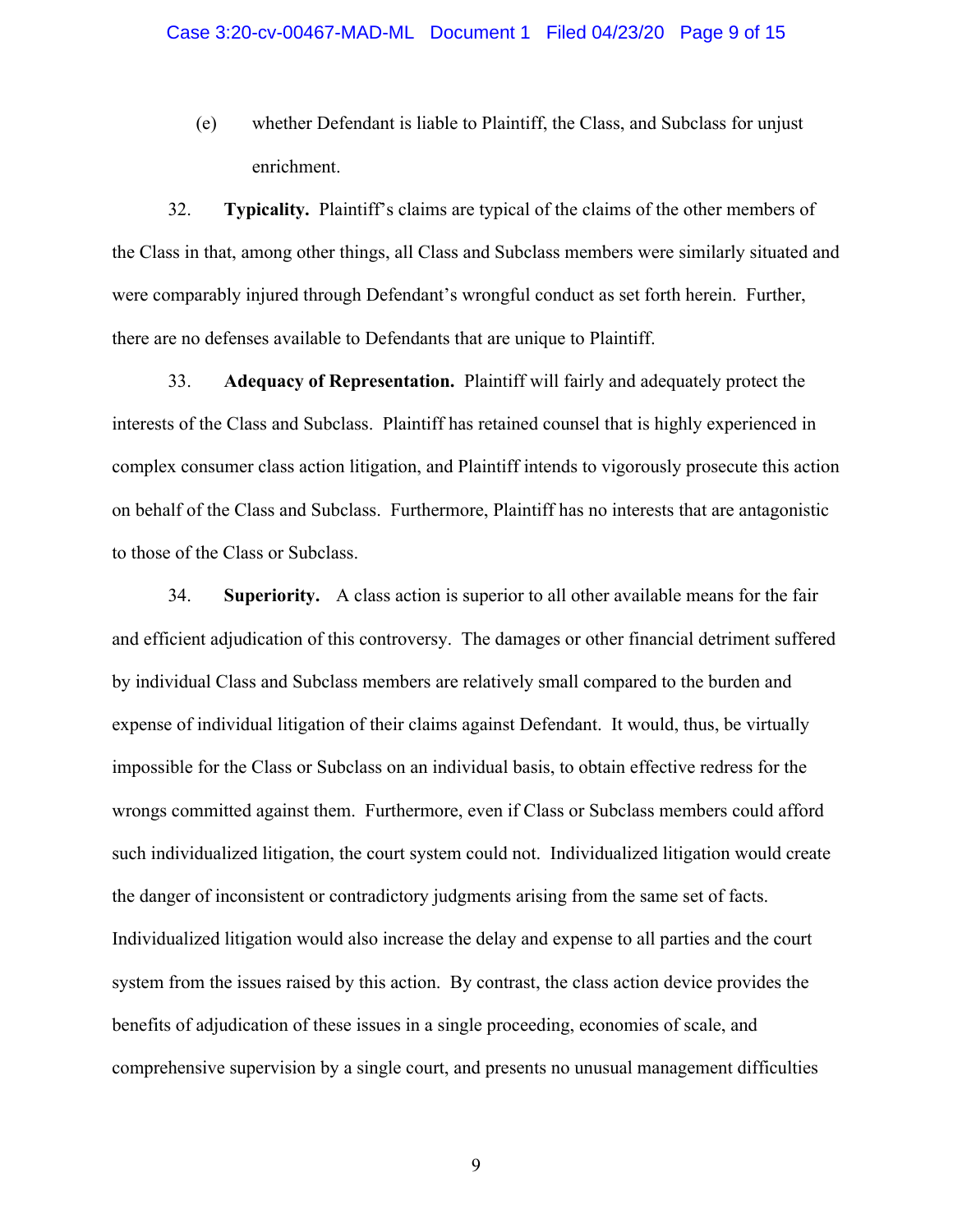under the circumstances.

- 35. In the alternative, the Class and Subclass may also be certified because:
	- (a) the prosecution of separate actions by individual Class and Subclass members would create a risk of inconsistent or varying adjudications with respect to individual Class members that would establish incompatible standards of conduct for the Defendant;
	- (b) the prosecution of separate actions by individual Class and Subclass members would create a risk of adjudications with respect to them that would, as a practical matter, be dispositive of the interests of other Class members not parties to the adjudications, or substantially impair or impede their ability to protect their interests; and/or
	- (c) Defendant has acted or refused to act on grounds generally applicable to the Class as a whole, thereby making appropriate final declaratory and/or injunctive relief with respect to the members of the Class as a whole.

## **COUNT I Breach Of Contract (On Behalf Of The Class And Subclass)**

36. Plaintiff hereby incorporates by reference the allegations contained in all preceding paragraphs of this complaint.

37. Plaintiff brings this claim individually and on behalf of the members of the Class and Subclass against Defendants.

38. Through the admission agreement and payment of tuition and fees, Plaintiff and each member of the Class and Subclass entered into a binding contract with Defendant.

39. As part of the contract, and in exchange for the aforementioned consideration,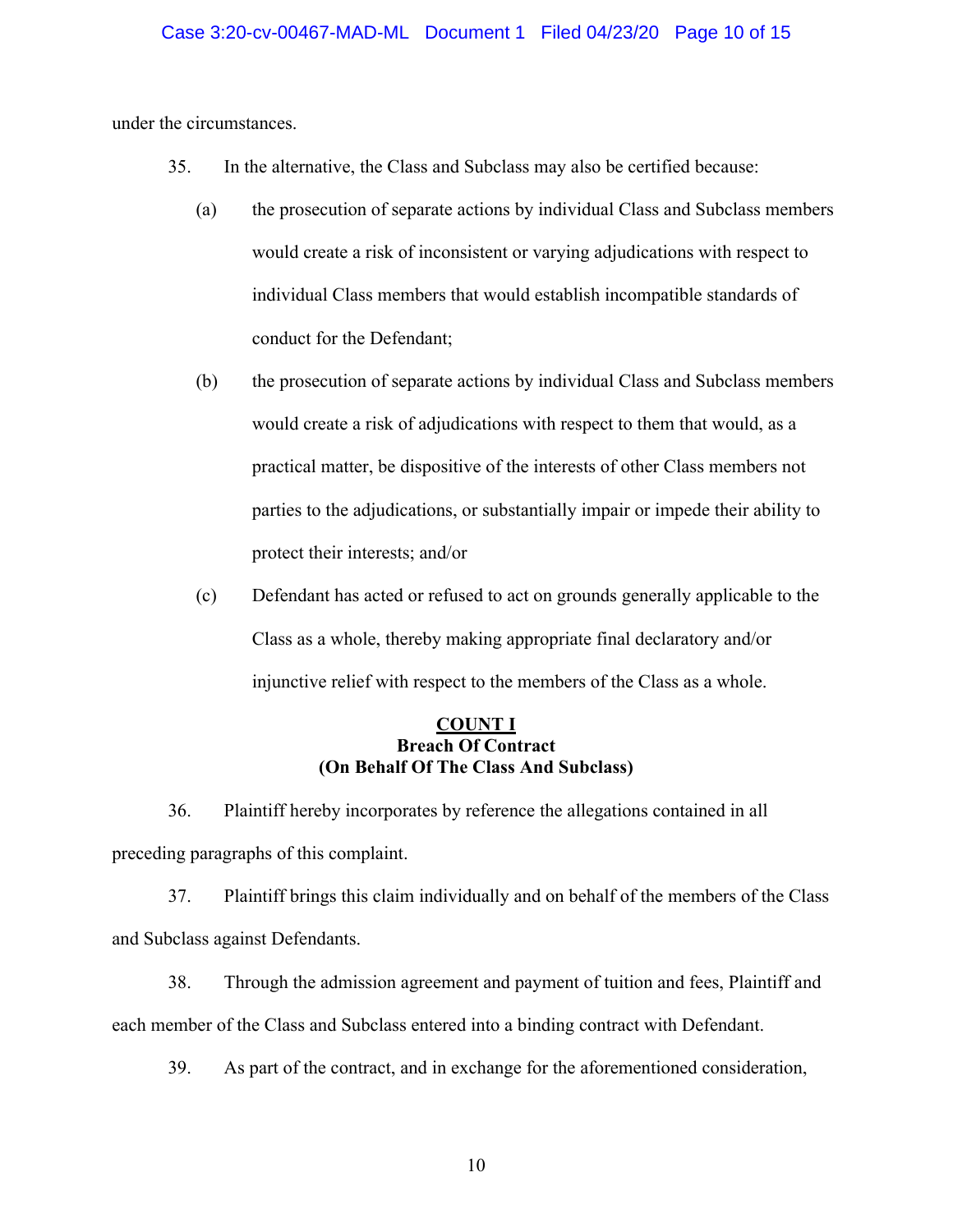## Case 3:20-cv-00467-MAD-ML Document 1 Filed 04/23/20 Page 11 of 15

Defendant promised to provide certain services, all as set forth above. Plaintiff, Class, and Subclass members fulfilled their end of the bargain when they paid monies due for Spring Semester 2020 tuition. Tuition for Spring Semester 2020 was intended to cover in-person educational services from January through May 2020. In exchange for tuition monies paid, Class and Subclass members were entitled to in-person educational services through the end of the Spring Semester.

40. Defendant has failed to provide the contracted for services and has otherwise not performed under the contract as set forth above. Defendant has retained monies paid by Plaintiff and the Class for their Spring Semester 2020 tuition and fees, without providing them the benefit of their bargain.

41. Plaintiff and members of the Class and Subclass have suffered damage as a direct and proximate result of Defendant's breach, including but not limited to being deprived of the education, experience, and services to which they were promised and for which they have already paid.

42. As a direct and proximate result of Defendant's breach, Plaintiff, the Class, and Subclass are entitled to damages, to be decided by the trier of fact in this action, to include but no be limited to reimbursement of certain tuition, fees, and other expenses that were collected by Defendant for services that Defendant has failed to deliver. Defendant should return the prorated portion of any Spring Semester 2020 tuition and fees for education services not provided since Cornell shut down on March 13, 2020.

43. Defendant's performance under the contract is not excused due to COVID-19. Indeed, Defendant should have refunded the pro-rated portion of any education services not provided. Even if performance was excused or impossible, Defendant would nevertheless be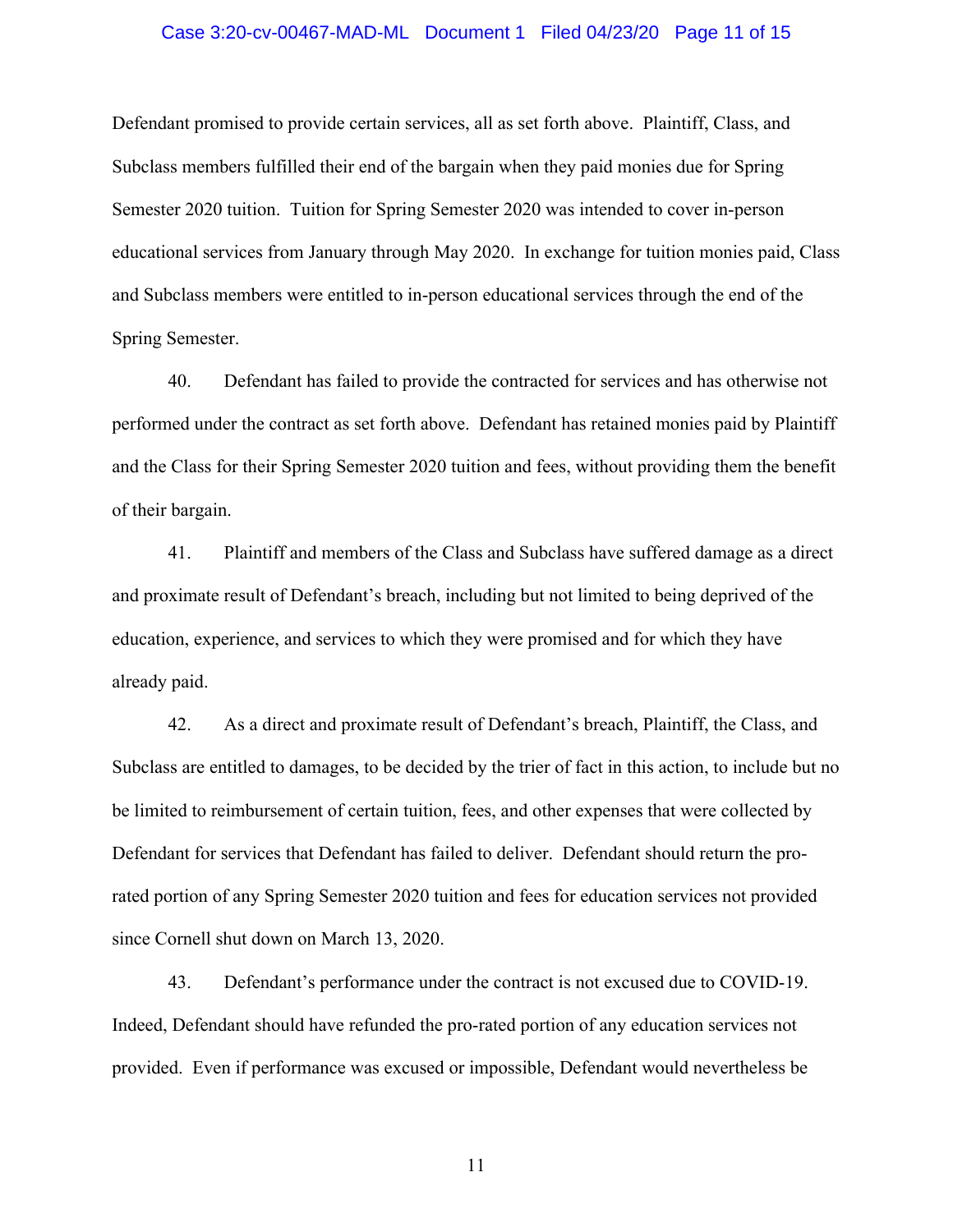required to return the funds received for services it will not provide.

## **COUNT II Unjust Enrichment (On Behalf Of The Class And Subclass)**

44. Plaintiff hereby incorporates by reference the allegations contained in all preceding paragraphs of this complaint.

45. Plaintiff brings this claim individually and on behalf of the members of the Class and Subclass against Defendant.

46. Plaintiff and members of the Class and Subclass conferred a benefit on Defendant in the form of monies paid for Spring Semester 2020 tuition and other fees in exchange for certain service and promises. Tuition for Spring Semester 2020 was intended to cover in-person educational services from January through May 2020. In exchange for tuition monies paid, Class members were entitled to in-person educational services through the end of the Spring Semester.

47. Defendant voluntarily accepted and retained this benefit by accepting payment.

48. Defendant has retained this benefit, even though Defendant has failed to provide the education, experience, and services for which the tuition and fees were collected, making Defendant's retention unjust under the circumstances. Accordingly, Defendant should return the pro-rated portion of any Spring Semester 2020 tuition and fees for education services not provided since Cornell shut down on March 13, 2020.

49. It would be unjust and inequitable for Defendant to retain the benefit, and Defendant should be required to disgorge this unjust enrichment.

# **COUNT III Conversion (On Behalf Of The Class And Subclass)**

50. Plaintiff hereby incorporates by reference the allegations contained in all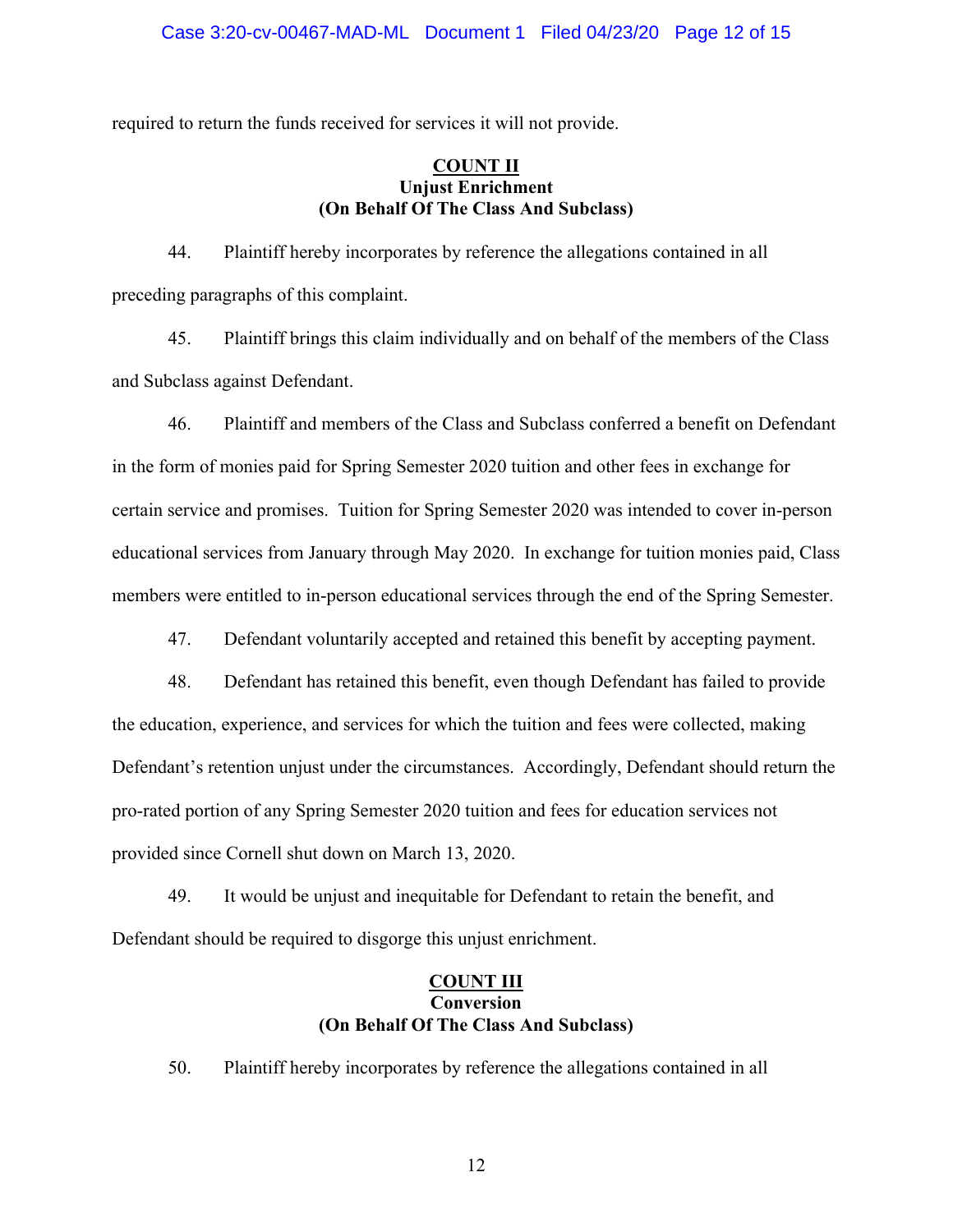## Case 3:20-cv-00467-MAD-ML Document 1 Filed 04/23/20 Page 13 of 15

preceding paragraphs of this complaint.

51. Plaintiff brings this claim individually and on behalf of the members of the Class and Subclass against Defendant.

52. Plaintiff and members of the Class and Subclass have an ownership right to the in-person educational services they were supposed to be provided in exchange for their Spring Semester 2020 tuition and fee payments to Defendant.

53. Defendant intentionally interfered with the rights of Plaintiff, the Class, and Subclass when it moved all classes to an online format and discontinued in-person educational services for which tuition and fees were intended to pay.

54. Plaintiff and members of the Class and Subclass demand the return of the prorated portion of any Spring Semester 2020 tuition and fees for education services not provided since Cornell shut down on March 13, 2020.

55. Defendant's retention of the fees paid by Plaintiff and members of the Class and Subclass without providing the educational services for which they paid, deprived Plaintiff, Class and Subclass members of the benefits for which the tuition and fees paid.

56. This interference with the services for which Plaintiff and members of the Class and Subclass paid damaged Plaintiff and Class members in that they paid tuition and fees for services that will not be provided.

57. Plaintiff, Class and Subclass members are entitled to the return of pro-rated portion of any Spring Semester 2020 tuition and fees for education services not provided since Cornell shut down on March 13, 2020.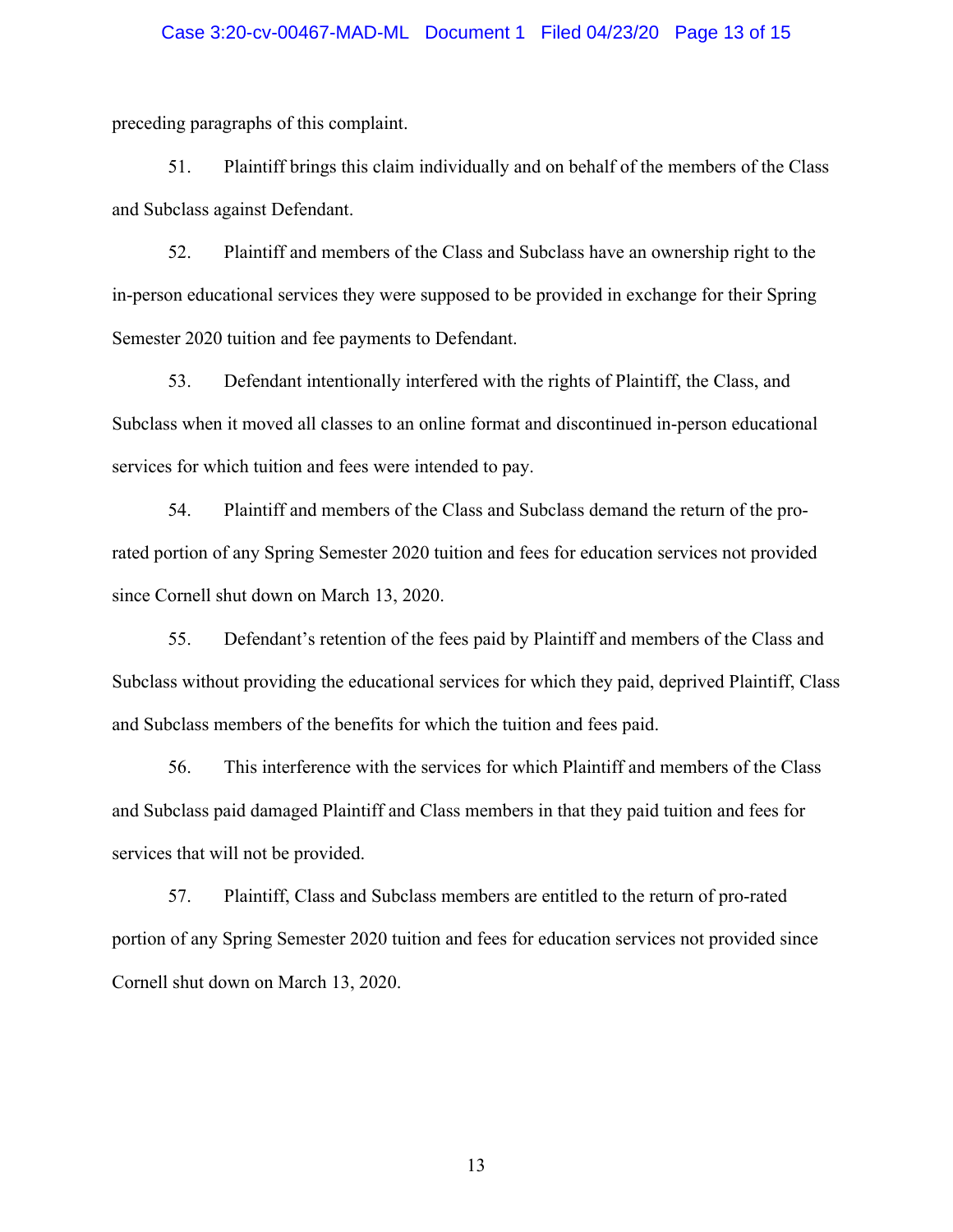# **PRAYER FOR RELIEF**

WHEREFORE, Plaintiff, individually and on behalf of all others similarly situated, seeks

judgment against Defendant, as follows:

- (a) For an order certifying the Class and Subclass under Rule 23 of the Federal Rules of Civil Procedure and naming Plaintiff as representative of the Class and Plaintiff's attorneys as Class Counsel to represent the Class and Subclass;
- (b) For an order finding in favor of Plaintiff and the Class and Subclass on all counts asserted herein;
- (c) For compensatory and punitive damages in amounts to be determined by the Court and/or jury;
- (d) For prejudgment interest on all amounts awarded;
- (e) For an order of restitution and all other forms of equitable monetary relief;
- (f) For injunctive relief as pleaded or as the Court may deem proper; and
- (g) For an order awarding Plaintiff and the Class and Subclass her reasonable attorneys' fees and expenses and costs of suit.

# **DEMAND FOR TRIAL BY JURY**

Pursuant to Federal Rule of Civil Procedure 38(b), Plaintiff demands a trial by jury of any

and all issues in this action so triable of right.

Dated: April 23, 2020 Respectfully submitted,

# **BURSOR & FISHER, P.A.**

By: */s/ Philip L. Fraietta* Philip L. Fraietta

Philip L. Fraietta Max S. Roberts *(pro hac vice* app. forthcoming*)* 888 Seventh Avenue New York, NY 10019 Telephone: (646) 837-7150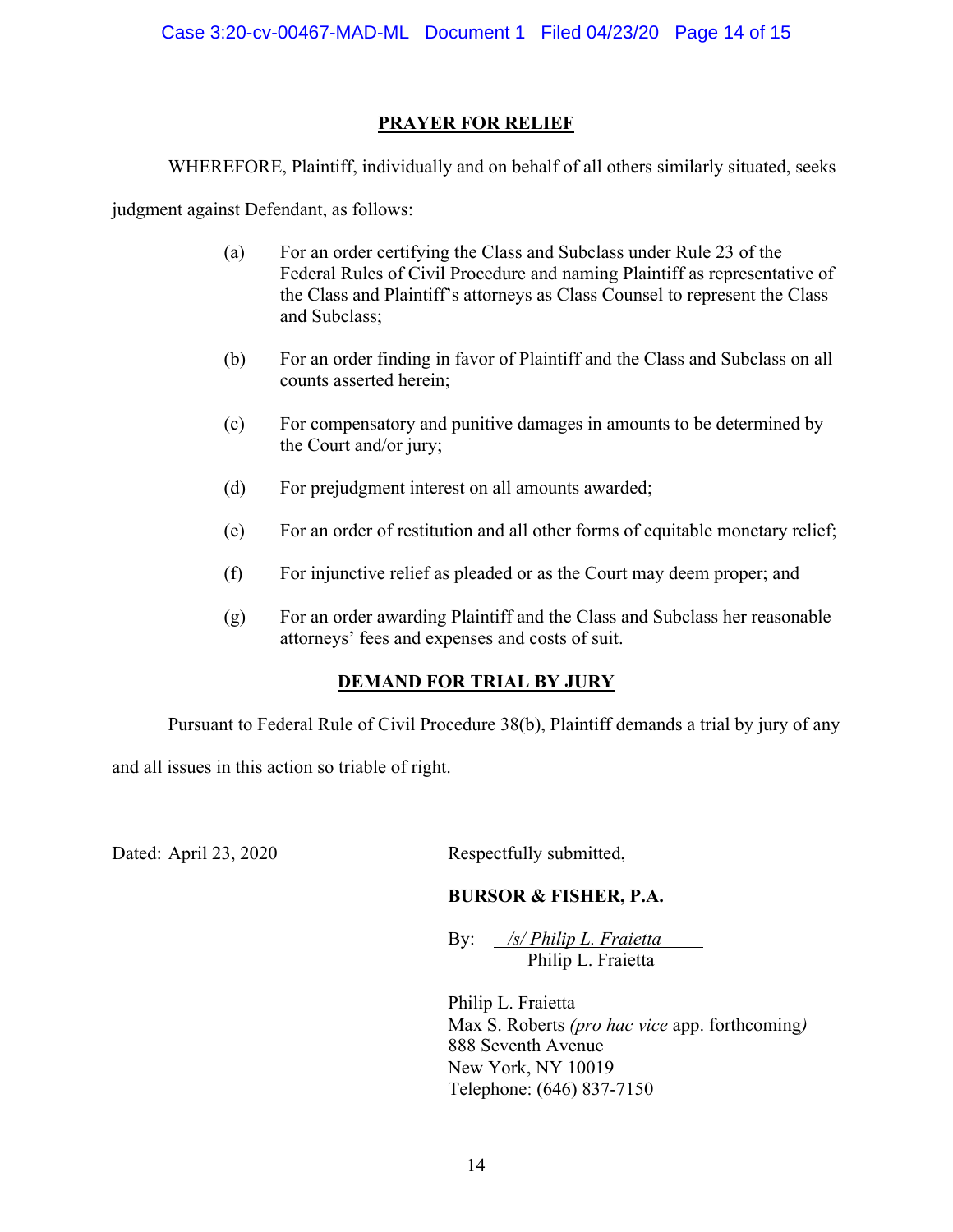Facsimile: (212) 989-9163 Email: pfraietta@bursor.com mroberts@bursor.com

# **BURSOR & FISHER, P.A.**

Sarah N. Westcot *(pro hac vice* app. forthcoming*)* 2665 S. Bayshore Drive, Suite 220 Miami, FL 33133 Telephone: (305) 330-5512 Facsimile: (305) 676-9006 Email: swestcot@bursor.com

*Attorneys for Plaintiff*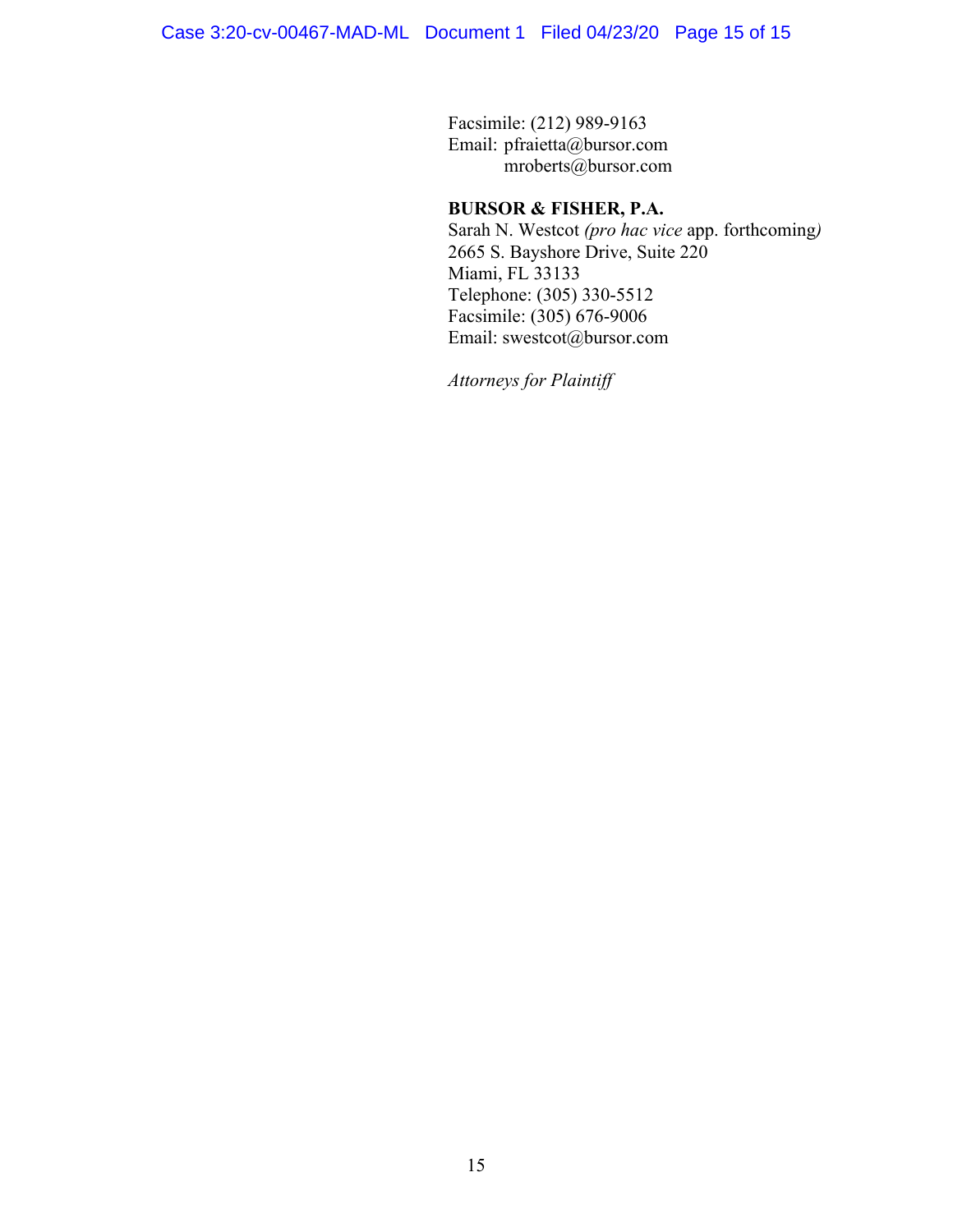# IS 44 (Rev. 09/19) **Case 3:20-cv-00467-MARVIL COVER'SHE E<sup>Filed</sup> 04/23/20 Page 1 of 2**

The JS 44 civil cover sheet and the information contained herein neither replace nor supplement the filing and service of pleadings or other papers as required by law, except as provided by local rules of court. This form,

| I. (a) PLAINTIFFS<br>OLIVIA HAYNIE on behalf of herself and all others similarly situated                                                                                                                                                                                                                                                                                                                                                                                                                                                                                                                                                        |                                                                                                                                                                                                                                                                                                                                                                                                                                                                                                                                                                                                  |                                                                                                                                                                                                                                                                                                                                                                                                                                                                                                                                                                                              |                                                                                                                                                                                                                                                                                                                                                                                                            | DEFENDANTS<br>CORNELL UNIVERSITY                                                                                                                                                                                                                                                                                                                                                                                                                                                                      |                                                                                                                                                                                                                                                                                                                                                                                                                                                                                                                                                                                                                                                                                                                                           |  |
|--------------------------------------------------------------------------------------------------------------------------------------------------------------------------------------------------------------------------------------------------------------------------------------------------------------------------------------------------------------------------------------------------------------------------------------------------------------------------------------------------------------------------------------------------------------------------------------------------------------------------------------------------|--------------------------------------------------------------------------------------------------------------------------------------------------------------------------------------------------------------------------------------------------------------------------------------------------------------------------------------------------------------------------------------------------------------------------------------------------------------------------------------------------------------------------------------------------------------------------------------------------|----------------------------------------------------------------------------------------------------------------------------------------------------------------------------------------------------------------------------------------------------------------------------------------------------------------------------------------------------------------------------------------------------------------------------------------------------------------------------------------------------------------------------------------------------------------------------------------------|------------------------------------------------------------------------------------------------------------------------------------------------------------------------------------------------------------------------------------------------------------------------------------------------------------------------------------------------------------------------------------------------------------|-------------------------------------------------------------------------------------------------------------------------------------------------------------------------------------------------------------------------------------------------------------------------------------------------------------------------------------------------------------------------------------------------------------------------------------------------------------------------------------------------------|-------------------------------------------------------------------------------------------------------------------------------------------------------------------------------------------------------------------------------------------------------------------------------------------------------------------------------------------------------------------------------------------------------------------------------------------------------------------------------------------------------------------------------------------------------------------------------------------------------------------------------------------------------------------------------------------------------------------------------------------|--|
| (b) County of Residence of First Listed Plaintiff<br>Tompkins<br>(EXCEPT IN U.S. PLAINTIFF CASES)                                                                                                                                                                                                                                                                                                                                                                                                                                                                                                                                                |                                                                                                                                                                                                                                                                                                                                                                                                                                                                                                                                                                                                  |                                                                                                                                                                                                                                                                                                                                                                                                                                                                                                                                                                                              | County of Residence of First Listed Defendant<br>(IN U.S. PLAINTIFF CASES ONLY)<br>IN LAND CONDEMNATION CASES, USE THE LOCATION OF THE TRACT OF LAND INVOLVED.<br>NOTE:                                                                                                                                                                                                                                    |                                                                                                                                                                                                                                                                                                                                                                                                                                                                                                       |                                                                                                                                                                                                                                                                                                                                                                                                                                                                                                                                                                                                                                                                                                                                           |  |
| (c) Attorneys (Firm Name, Address, and Telephone Number)<br>Bursor & Fisher, P.A.<br>888 Seventh Avenue, Third Floor, New York, NY 10019<br>646-837-7150                                                                                                                                                                                                                                                                                                                                                                                                                                                                                         |                                                                                                                                                                                                                                                                                                                                                                                                                                                                                                                                                                                                  |                                                                                                                                                                                                                                                                                                                                                                                                                                                                                                                                                                                              | Attorneys (If Known)                                                                                                                                                                                                                                                                                                                                                                                       |                                                                                                                                                                                                                                                                                                                                                                                                                                                                                                       |                                                                                                                                                                                                                                                                                                                                                                                                                                                                                                                                                                                                                                                                                                                                           |  |
| <b>II. BASIS OF JURISDICTION</b> (Place an "X" in One Box Only)                                                                                                                                                                                                                                                                                                                                                                                                                                                                                                                                                                                  |                                                                                                                                                                                                                                                                                                                                                                                                                                                                                                                                                                                                  |                                                                                                                                                                                                                                                                                                                                                                                                                                                                                                                                                                                              | III. CITIZENSHIP OF PRINCIPAL PARTIES (Place an "X" in One Box for Plaintiff                                                                                                                                                                                                                                                                                                                               |                                                                                                                                                                                                                                                                                                                                                                                                                                                                                                       |                                                                                                                                                                                                                                                                                                                                                                                                                                                                                                                                                                                                                                                                                                                                           |  |
| $\Box$ 1 U.S. Government<br>Plaintiff                                                                                                                                                                                                                                                                                                                                                                                                                                                                                                                                                                                                            | <b>3</b> Federal Question<br>(U.S. Government Not a Party)                                                                                                                                                                                                                                                                                                                                                                                                                                                                                                                                       |                                                                                                                                                                                                                                                                                                                                                                                                                                                                                                                                                                                              | (For Diversity Cases Only)<br>Citizen of This State                                                                                                                                                                                                                                                                                                                                                        | <b>PTF</b><br><b>DEF</b><br>$\mathbf{X}$ 1<br>$\Box$ 1<br>Incorporated or Principal Place<br>of Business In This State                                                                                                                                                                                                                                                                                                                                                                                | and One Box for Defendant)<br>PTF<br>DEF<br>$\Box$ 4<br>$\mathbf{X}$ 4                                                                                                                                                                                                                                                                                                                                                                                                                                                                                                                                                                                                                                                                    |  |
| $\Box$ 2 U.S. Government<br>Defendant                                                                                                                                                                                                                                                                                                                                                                                                                                                                                                                                                                                                            | $\mathbf{X}$ 4 Diversity                                                                                                                                                                                                                                                                                                                                                                                                                                                                                                                                                                         | (Indicate Citizenship of Parties in Item III)                                                                                                                                                                                                                                                                                                                                                                                                                                                                                                                                                | Citizen of Another State<br>Citizen or Subject of a                                                                                                                                                                                                                                                                                                                                                        | 2 Incorporated <i>and</i> Principal Place<br>$\Box$ 2<br>α.<br>of Business In Another State<br><b>3</b> Foreign Nation<br>$\Box$ 3                                                                                                                                                                                                                                                                                                                                                                    | $\square$ 5<br>$\Box$ 5<br>$\Box$ 6<br>$\Box$ 6                                                                                                                                                                                                                                                                                                                                                                                                                                                                                                                                                                                                                                                                                           |  |
|                                                                                                                                                                                                                                                                                                                                                                                                                                                                                                                                                                                                                                                  |                                                                                                                                                                                                                                                                                                                                                                                                                                                                                                                                                                                                  |                                                                                                                                                                                                                                                                                                                                                                                                                                                                                                                                                                                              | Foreign Country                                                                                                                                                                                                                                                                                                                                                                                            |                                                                                                                                                                                                                                                                                                                                                                                                                                                                                                       |                                                                                                                                                                                                                                                                                                                                                                                                                                                                                                                                                                                                                                                                                                                                           |  |
| IV. NATURE OF SUIT (Place an "X" in One Box Only)<br><b>CONTRACT</b>                                                                                                                                                                                                                                                                                                                                                                                                                                                                                                                                                                             |                                                                                                                                                                                                                                                                                                                                                                                                                                                                                                                                                                                                  | <b>TORTS</b>                                                                                                                                                                                                                                                                                                                                                                                                                                                                                                                                                                                 | <b>FORFEITURE/PENALTY</b>                                                                                                                                                                                                                                                                                                                                                                                  | <b>BANKRUPTCY</b>                                                                                                                                                                                                                                                                                                                                                                                                                                                                                     | Click here for: Nature of Suit Code Descriptions.<br><b>OTHER STATUTES</b>                                                                                                                                                                                                                                                                                                                                                                                                                                                                                                                                                                                                                                                                |  |
| $\Box$ 110 Insurance<br>$\Box$ 120 Marine<br>$\Box$ 130 Miller Act<br>$\Box$ 140 Negotiable Instrument<br>$\Box$ 150 Recovery of Overpayment<br>& Enforcement of Judgment<br>151 Medicare Act<br>152 Recovery of Defaulted<br><b>Student Loans</b><br>(Excludes Veterans)<br>153 Recovery of Overpayment<br>of Veteran's Benefits<br>160 Stockholders' Suits<br>X 190 Other Contract<br>195 Contract Product Liability<br>$\Box$ 196 Franchise<br><b>REAL PROPERTY</b><br>210 Land Condemnation<br>220 Foreclosure<br>$\Box$ 230 Rent Lease & Ejectment<br>$\Box$ 240 Torts to Land<br>245 Tort Product Liability<br>290 All Other Real Property | PERSONAL INJURY<br>$\Box$ 310 Airplane<br>315 Airplane Product<br>Liability<br>□ 320 Assault, Libel &<br>Slander<br>□ 330 Federal Employers'<br>Liability<br>□ 340 Marine<br>345 Marine Product<br>Liability<br>350 Motor Vehicle<br>355 Motor Vehicle<br>Product Liability<br>360 Other Personal<br>Injury<br>$\Box$ 362 Personal Injury -<br>Medical Malpractice<br><b>CIVIL RIGHTS</b><br>$\Box$ 440 Other Civil Rights<br>$\Box$ 441 Voting<br>442 Employment<br>$\Box$ 443 Housing/<br>Accommodations<br>$\Box$ 445 Amer. w/Disabilities<br>Employment<br>446 Amer. w/Disabilities<br>Other | PERSONAL INJURY<br>$\Box$ 365 Personal Injury -<br>Product Liability<br>367 Health Care/<br>Pharmaceutical<br>Personal Injury<br>Product Liability<br>□ 368 Asbestos Personal<br><b>Injury Product</b><br>Liability<br>PERSONAL PROPERTY<br>□ 370 Other Fraud<br>$\Box$ 371 Truth in Lending<br>380 Other Personal<br><b>Property Damage</b><br>385 Property Damage<br>Product Liability<br><b>PRISONER PETITIONS</b><br><b>Habeas Corpus:</b><br>□ 463 Alien Detainee<br>$\Box$ 510 Motions to Vacate<br>Sentence<br>□ 530 General<br>535 Death Penalty<br>Other:<br>□ 540 Mandamus & Other | 5 625 Drug Related Seizure<br>of Property 21 USC 881<br>$\Box$ 690 Other<br><b>LABOR</b><br>710 Fair Labor Standards<br>Act<br>720 Labor/Management<br>Relations<br>740 Railway Labor Act<br>751 Family and Medical<br>Leave Act<br>790 Other Labor Litigation<br>791 Employee Retirement<br>Income Security Act<br><b>IMMIGRATION</b><br>□ 462 Naturalization Application<br>$\Box$ 465 Other Immigration | 158 422 Appeal 28 USC 158<br>$\Box$ 423 Withdrawal<br>28 USC 157<br><b>PROPERTY RIGHTS</b><br>□ 820 Copyrights<br>□ 830 Patent<br>□ 835 Patent - Abbreviated<br>New Drug Application<br>□ 840 Trademark<br><b>SOCIAL SECURITY</b><br>$\Box$ 861 HIA (1395ff)<br><b>1 862 Black Lung (923)</b><br>$\Box$ 863 DIWC/DIWW (405(g))<br>□ 864 SSID Title XVI<br>$\Box$ 865 RSI (405(g))<br><b>FEDERAL TAX SUITS</b><br>□ 870 Taxes (U.S. Plaintiff<br>or Defendant)<br>□ 871 IRS-Third Party<br>26 USC 7609 | 375 False Claims Act<br>$\Box$ 376 Qui Tam (31 USC<br>3729(a)<br>1 400 State Reapportionment<br>$\Box$ 410 Antitrust<br>$\Box$ 430 Banks and Banking<br>$\Box$ 450 Commerce<br>$\Box$ 460 Deportation<br>1 470 Racketeer Influenced and<br>Corrupt Organizations<br>480 Consumer Credit<br>(15 USC 1681 or 1692)<br>485 Telephone Consumer<br>Protection Act<br>□ 490 Cable/Sat TV<br>□ 850 Securities/Commodities/<br>Exchange<br>□ 890 Other Statutory Actions<br>□ 891 Agricultural Acts<br>□ 893 Environmental Matters<br>□ 895 Freedom of Information<br>Act<br>□ 896 Arbitration<br>□ 899 Administrative Procedure<br>Act/Review or Appeal of<br><b>Agency Decision</b><br>$\Box$ 950 Constitutionality of<br><b>State Statutes</b> |  |
|                                                                                                                                                                                                                                                                                                                                                                                                                                                                                                                                                                                                                                                  | 448 Education                                                                                                                                                                                                                                                                                                                                                                                                                                                                                                                                                                                    | $\Box$ 550 Civil Rights<br>555 Prison Condition<br>560 Civil Detainee -<br>Conditions of<br>Confinement                                                                                                                                                                                                                                                                                                                                                                                                                                                                                      | Actions                                                                                                                                                                                                                                                                                                                                                                                                    |                                                                                                                                                                                                                                                                                                                                                                                                                                                                                                       |                                                                                                                                                                                                                                                                                                                                                                                                                                                                                                                                                                                                                                                                                                                                           |  |
| V. ORIGIN (Place an "X" in One Box Only)<br>$\mathbf{X}$ 1 Original<br>Proceeding                                                                                                                                                                                                                                                                                                                                                                                                                                                                                                                                                                | $\Box$ 2 Removed from<br>$\Box$ 3<br><b>State Court</b>                                                                                                                                                                                                                                                                                                                                                                                                                                                                                                                                          | Remanded from<br>Appellate Court                                                                                                                                                                                                                                                                                                                                                                                                                                                                                                                                                             | $\Box$ 4 Reinstated or<br>$\square$ 5<br>Reopened<br>(specify)                                                                                                                                                                                                                                                                                                                                             | Multidistrict<br>$\Box$ 6<br>Transferred from<br>Litigation -<br><b>Another District</b><br>Transfer                                                                                                                                                                                                                                                                                                                                                                                                  | $\Box$ 8 Multidistrict<br>Litigation -<br>Direct File                                                                                                                                                                                                                                                                                                                                                                                                                                                                                                                                                                                                                                                                                     |  |
| VI. CAUSE OF ACTION                                                                                                                                                                                                                                                                                                                                                                                                                                                                                                                                                                                                                              | 28 U.S.C. 1332(d)(2)<br>Brief description of cause:<br>Breach of contract                                                                                                                                                                                                                                                                                                                                                                                                                                                                                                                        |                                                                                                                                                                                                                                                                                                                                                                                                                                                                                                                                                                                              | Cite the U.S. Civil Statute under which you are filing (Do not cite jurisdictional statutes unless diversity):                                                                                                                                                                                                                                                                                             |                                                                                                                                                                                                                                                                                                                                                                                                                                                                                                       |                                                                                                                                                                                                                                                                                                                                                                                                                                                                                                                                                                                                                                                                                                                                           |  |
| <b>VII. REQUESTED IN</b><br><b>COMPLAINT:</b>                                                                                                                                                                                                                                                                                                                                                                                                                                                                                                                                                                                                    | 图<br>UNDER RULE 23, F.R.Cv.P.                                                                                                                                                                                                                                                                                                                                                                                                                                                                                                                                                                    | CHECK IF THIS IS A CLASS ACTION                                                                                                                                                                                                                                                                                                                                                                                                                                                                                                                                                              | <b>DEMAND \$</b><br>5,000,001.00                                                                                                                                                                                                                                                                                                                                                                           | <b>JURY DEMAND:</b>                                                                                                                                                                                                                                                                                                                                                                                                                                                                                   | CHECK YES only if demanded in complaint:<br>X Yes<br>$\Box$ No                                                                                                                                                                                                                                                                                                                                                                                                                                                                                                                                                                                                                                                                            |  |
| VIII. RELATED CASE(S)<br><b>IF ANY</b>                                                                                                                                                                                                                                                                                                                                                                                                                                                                                                                                                                                                           | (See instructions):                                                                                                                                                                                                                                                                                                                                                                                                                                                                                                                                                                              | <b>JUDGE</b>                                                                                                                                                                                                                                                                                                                                                                                                                                                                                                                                                                                 |                                                                                                                                                                                                                                                                                                                                                                                                            | DOCKET NUMBER                                                                                                                                                                                                                                                                                                                                                                                                                                                                                         |                                                                                                                                                                                                                                                                                                                                                                                                                                                                                                                                                                                                                                                                                                                                           |  |
| <b>DATE</b><br>04/23/2020                                                                                                                                                                                                                                                                                                                                                                                                                                                                                                                                                                                                                        |                                                                                                                                                                                                                                                                                                                                                                                                                                                                                                                                                                                                  |                                                                                                                                                                                                                                                                                                                                                                                                                                                                                                                                                                                              | SIGNATURE OF ATTORNEY OF RECORD                                                                                                                                                                                                                                                                                                                                                                            |                                                                                                                                                                                                                                                                                                                                                                                                                                                                                                       |                                                                                                                                                                                                                                                                                                                                                                                                                                                                                                                                                                                                                                                                                                                                           |  |
| <b>FOR OFFICE USE ONLY</b><br>ANYNDC-5100647<br><b>RECEIPT#</b>                                                                                                                                                                                                                                                                                                                                                                                                                                                                                                                                                                                  | \$400.00<br><b>AMOUNT</b>                                                                                                                                                                                                                                                                                                                                                                                                                                                                                                                                                                        | <b>APPLYING IFP</b>                                                                                                                                                                                                                                                                                                                                                                                                                                                                                                                                                                          | <b>JUDGE</b>                                                                                                                                                                                                                                                                                                                                                                                               | <b>MAD</b><br>MAG. JUDGE                                                                                                                                                                                                                                                                                                                                                                                                                                                                              | ML                                                                                                                                                                                                                                                                                                                                                                                                                                                                                                                                                                                                                                                                                                                                        |  |
| <b>Print</b>                                                                                                                                                                                                                                                                                                                                                                                                                                                                                                                                                                                                                                     | <b>Save As</b>                                                                                                                                                                                                                                                                                                                                                                                                                                                                                                                                                                                   |                                                                                                                                                                                                                                                                                                                                                                                                                                                                                                                                                                                              | Case No.: 3:20-CV-0467                                                                                                                                                                                                                                                                                                                                                                                     |                                                                                                                                                                                                                                                                                                                                                                                                                                                                                                       | <b>Reset</b>                                                                                                                                                                                                                                                                                                                                                                                                                                                                                                                                                                                                                                                                                                                              |  |